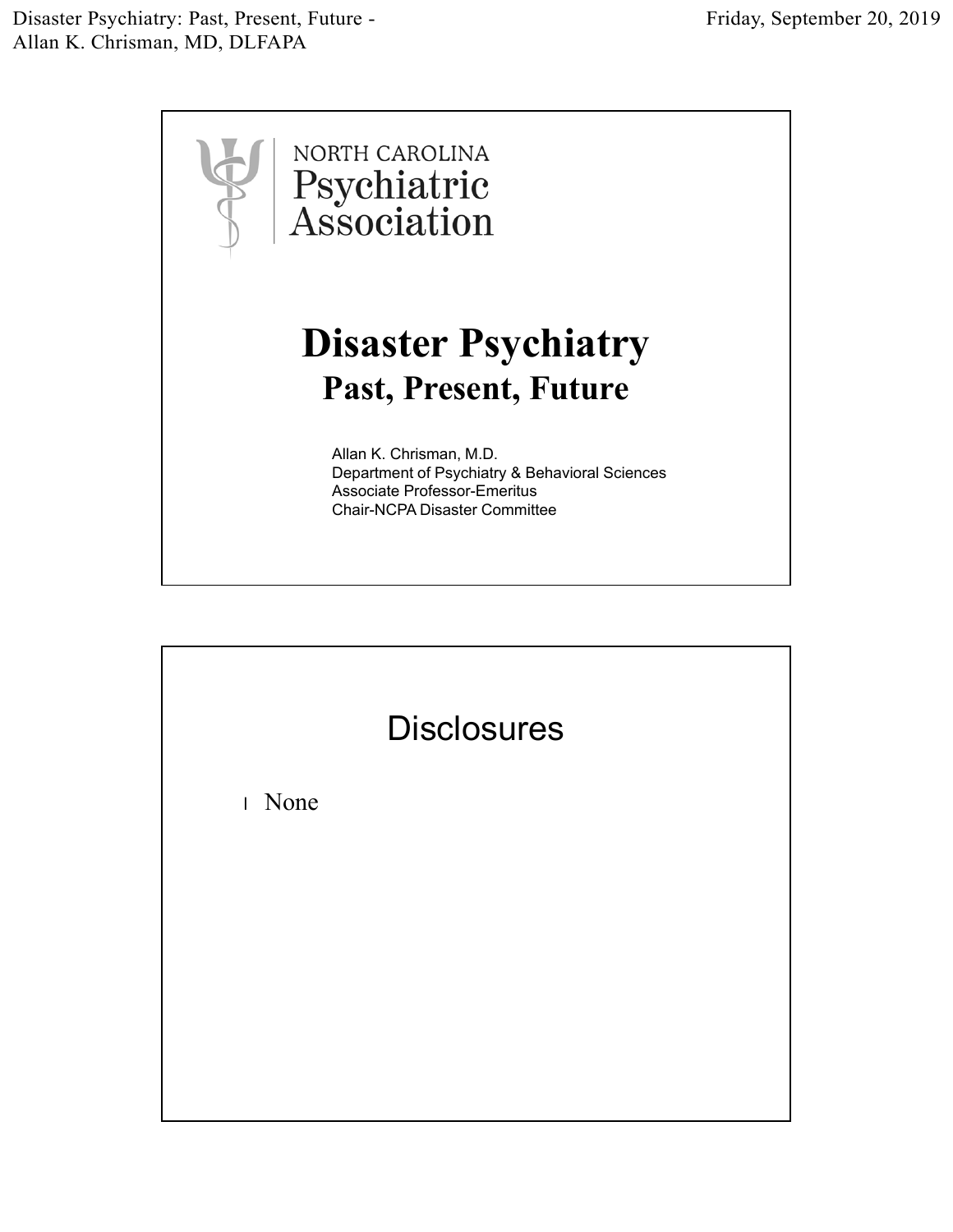

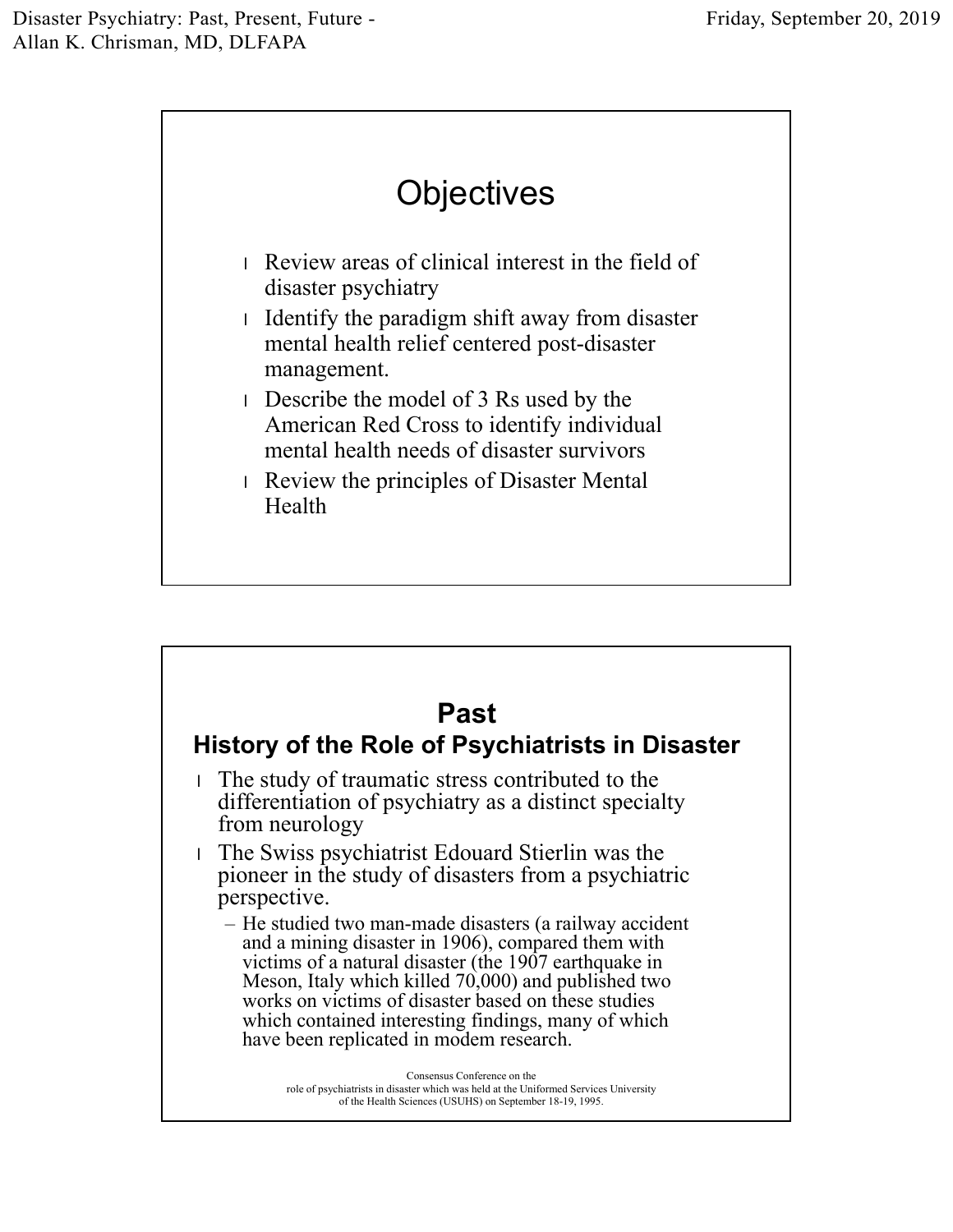## **Past**

## **History of the Role of Psychiatrists in Disaster**

- l The first description of post-traumatic stress reaction in rescuers was provided by Hesnard, who studied the many-sided effects of two well known French catastrophes, ship explosions in 1907 and 1911.
- l Unfortunately, with the exception of Eric Lindeman's study of the Coconut Grove Night Club fire in Boston during World War II and a few other studies, civilian disasters were not studied again systematically with adequate research methods until the 1970' s.

*The Role of Psychiatrists in Disaster* Robert J. Ursano, M.D., Ann E. Norwood, M.D. September 1997

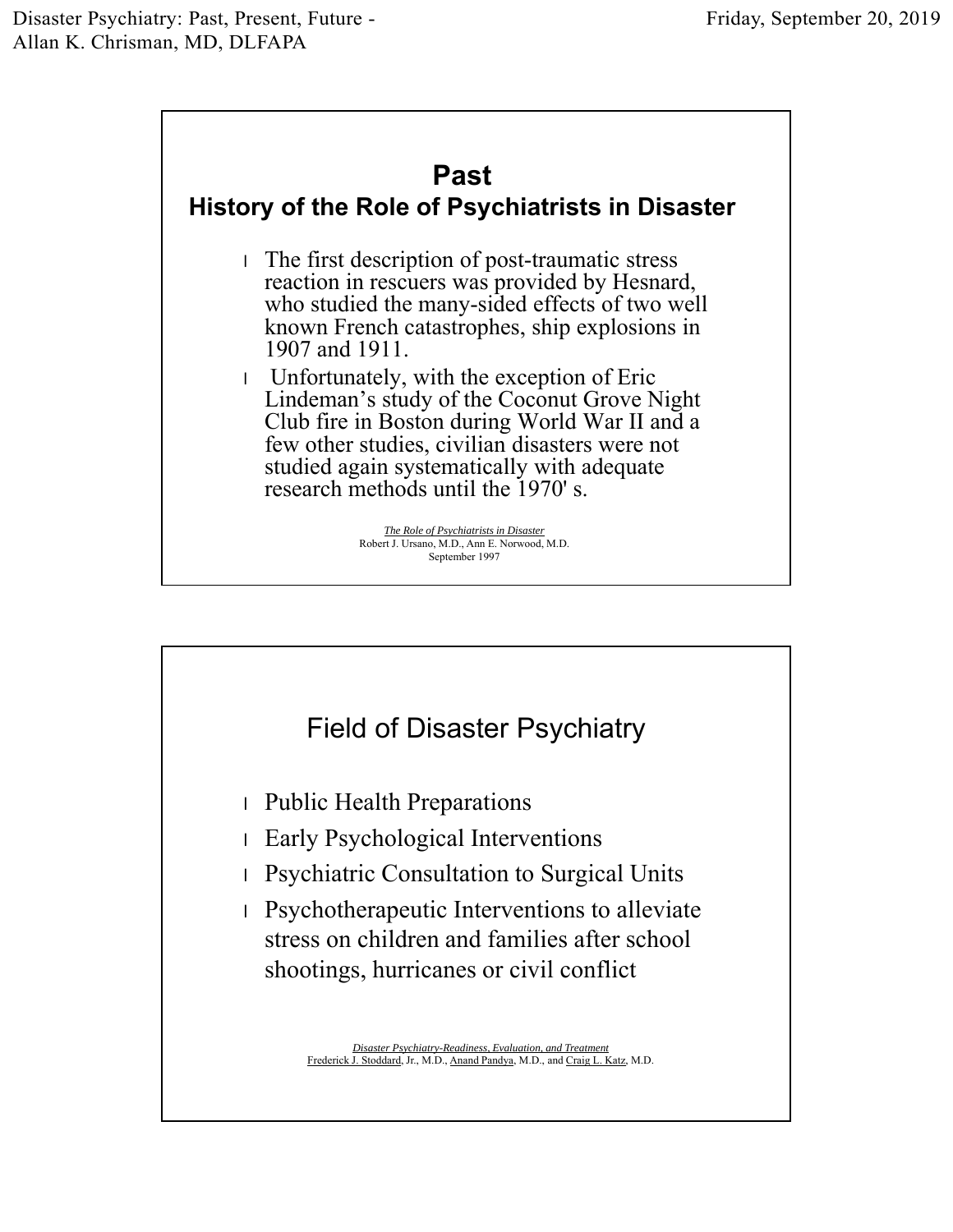

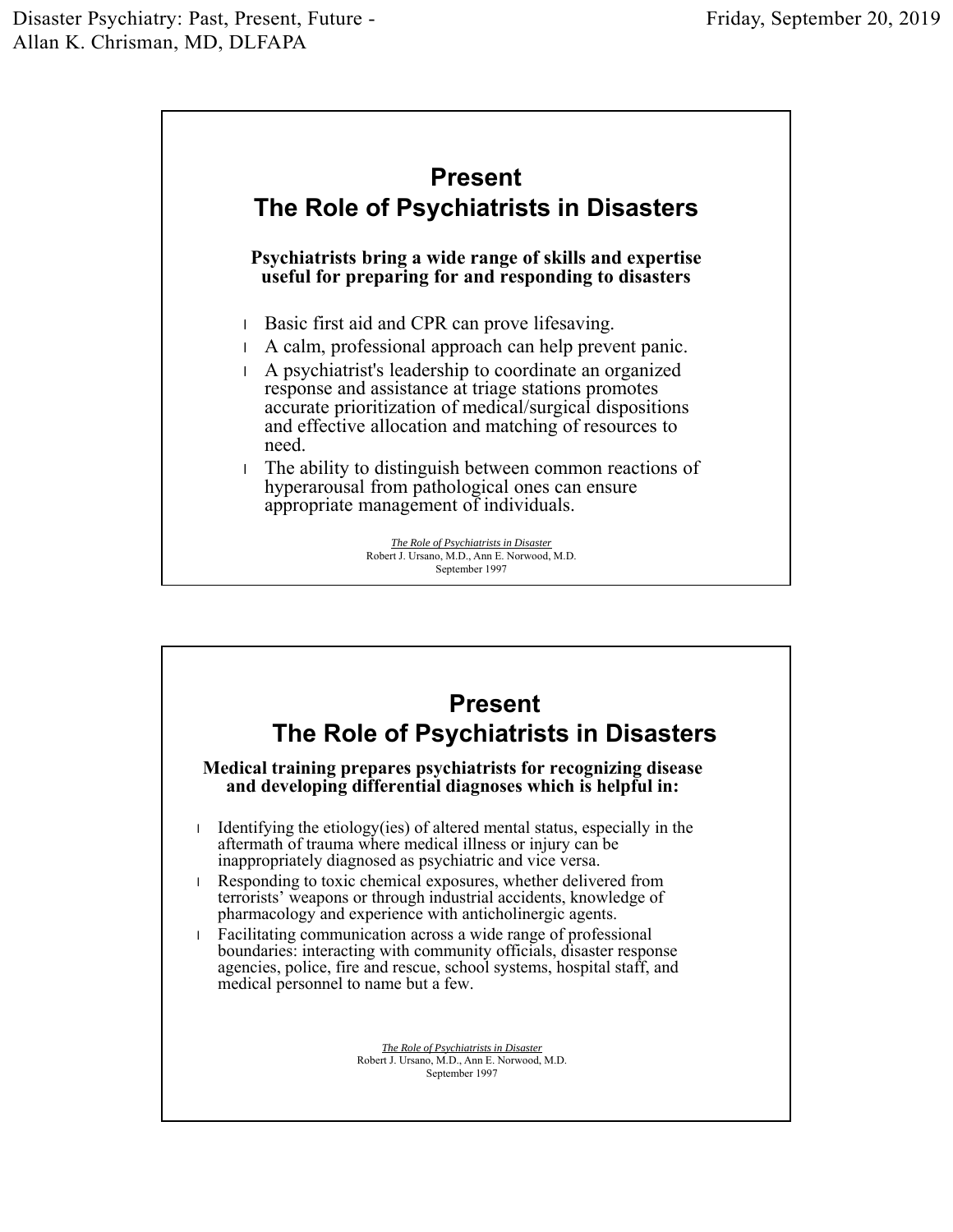

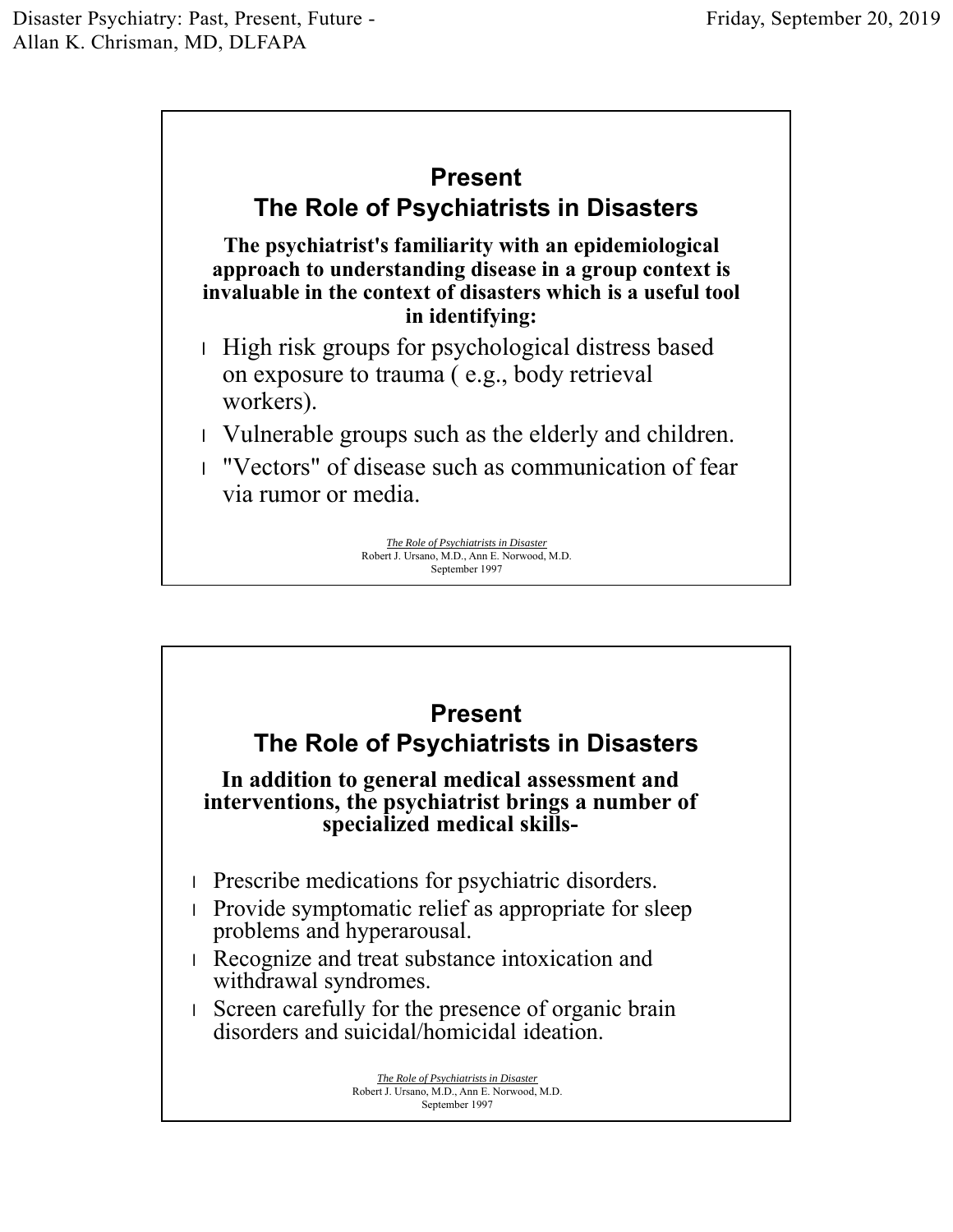

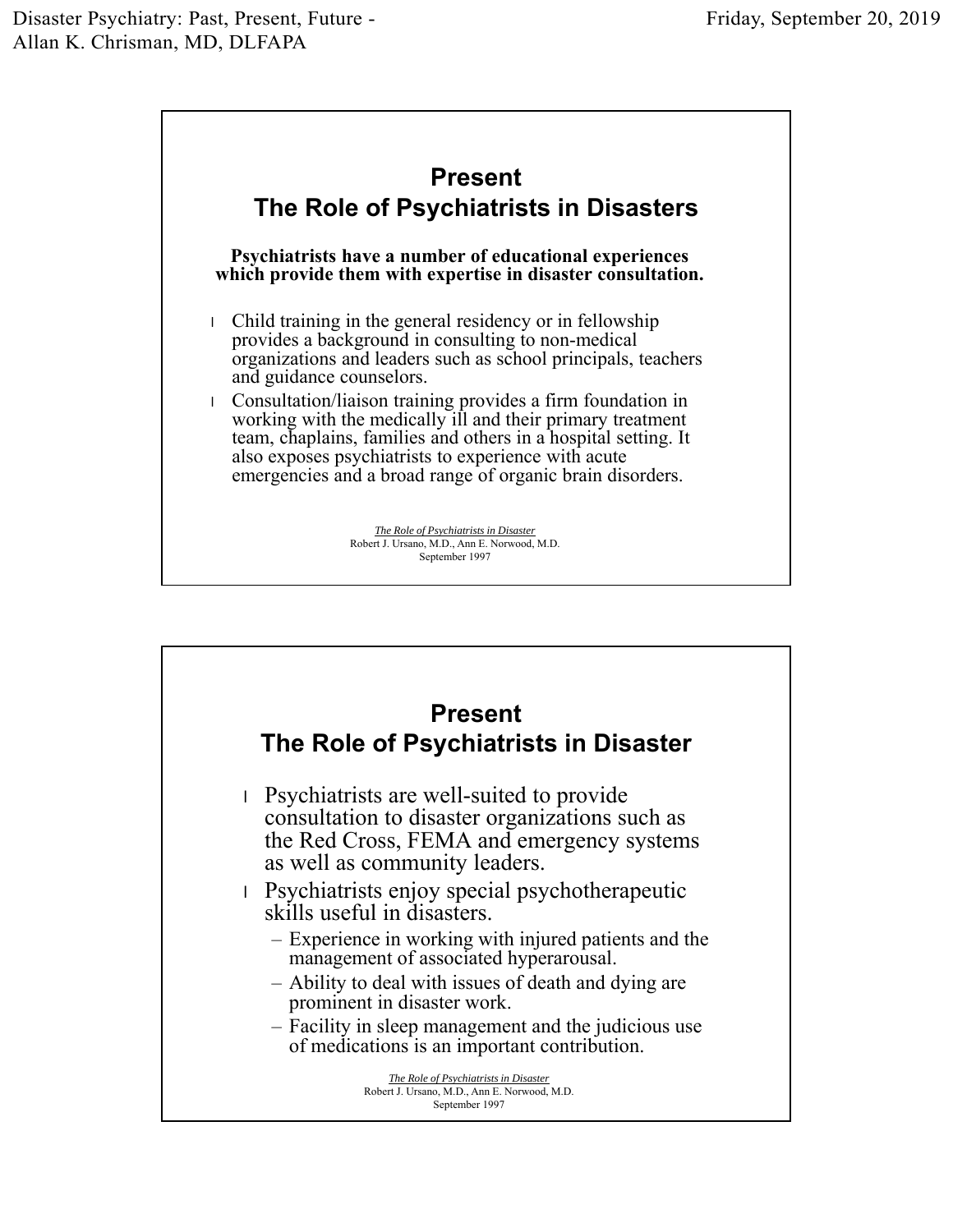

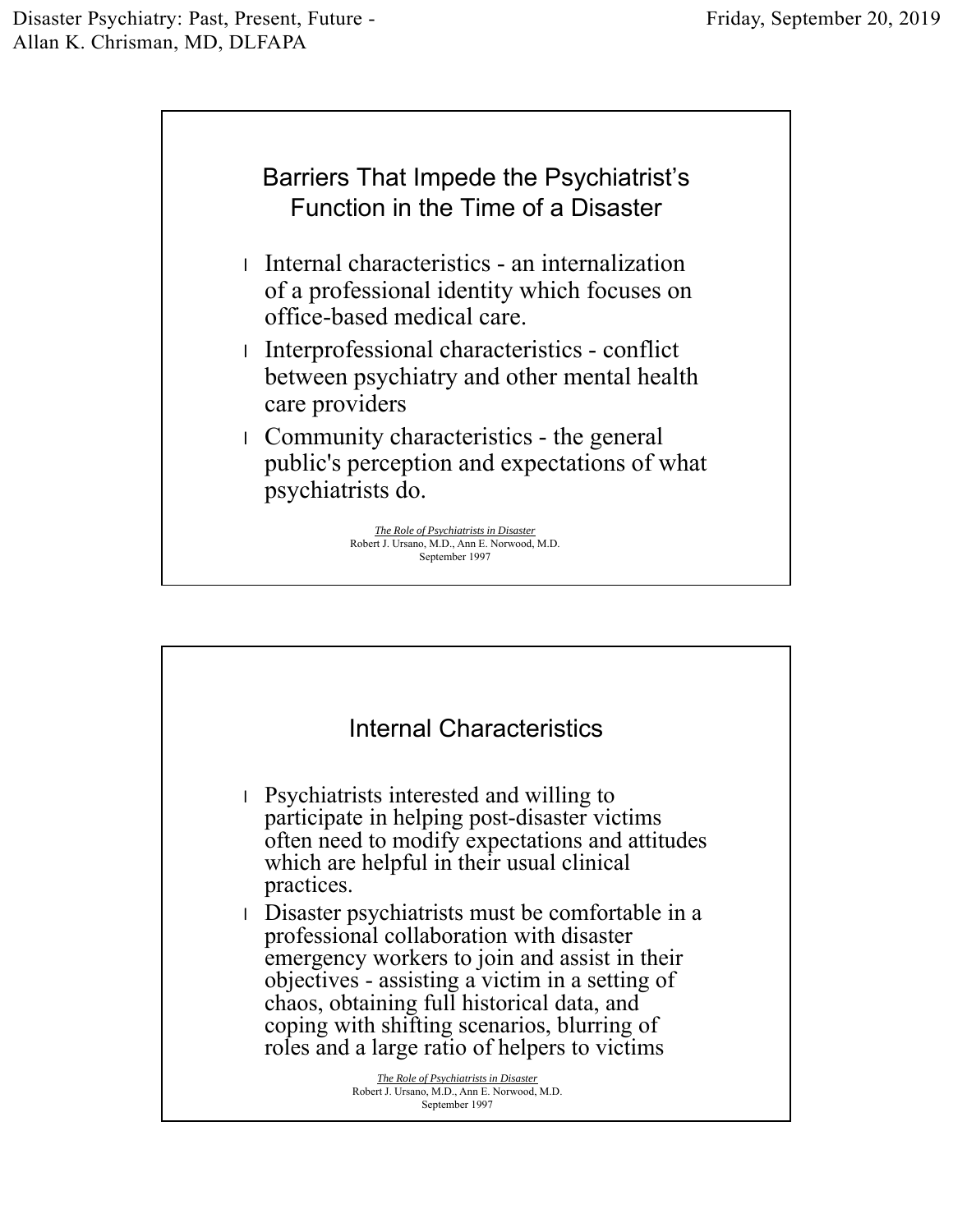

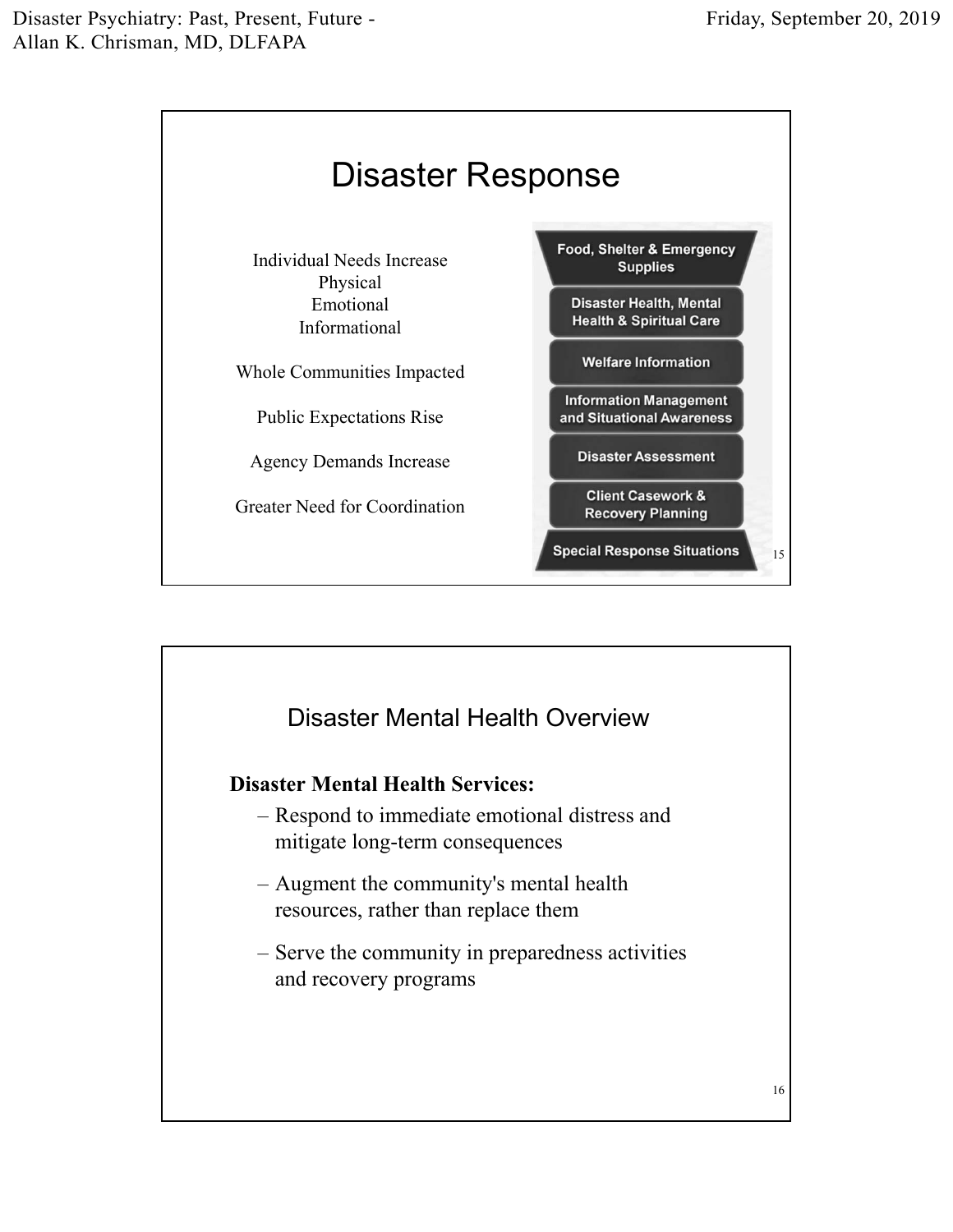

l No one who sees a disaster is untouched by it.

- l Stress, trauma and grief: Normal reactions to abnormal situations created by disasters
- l Most people pull together and function adequately during and after a disaster, but their effectiveness is diminished by the impact of the event.
- l Many emotional reactions of disaster survivors stem from problems of daily living brought about by the disaster.

17

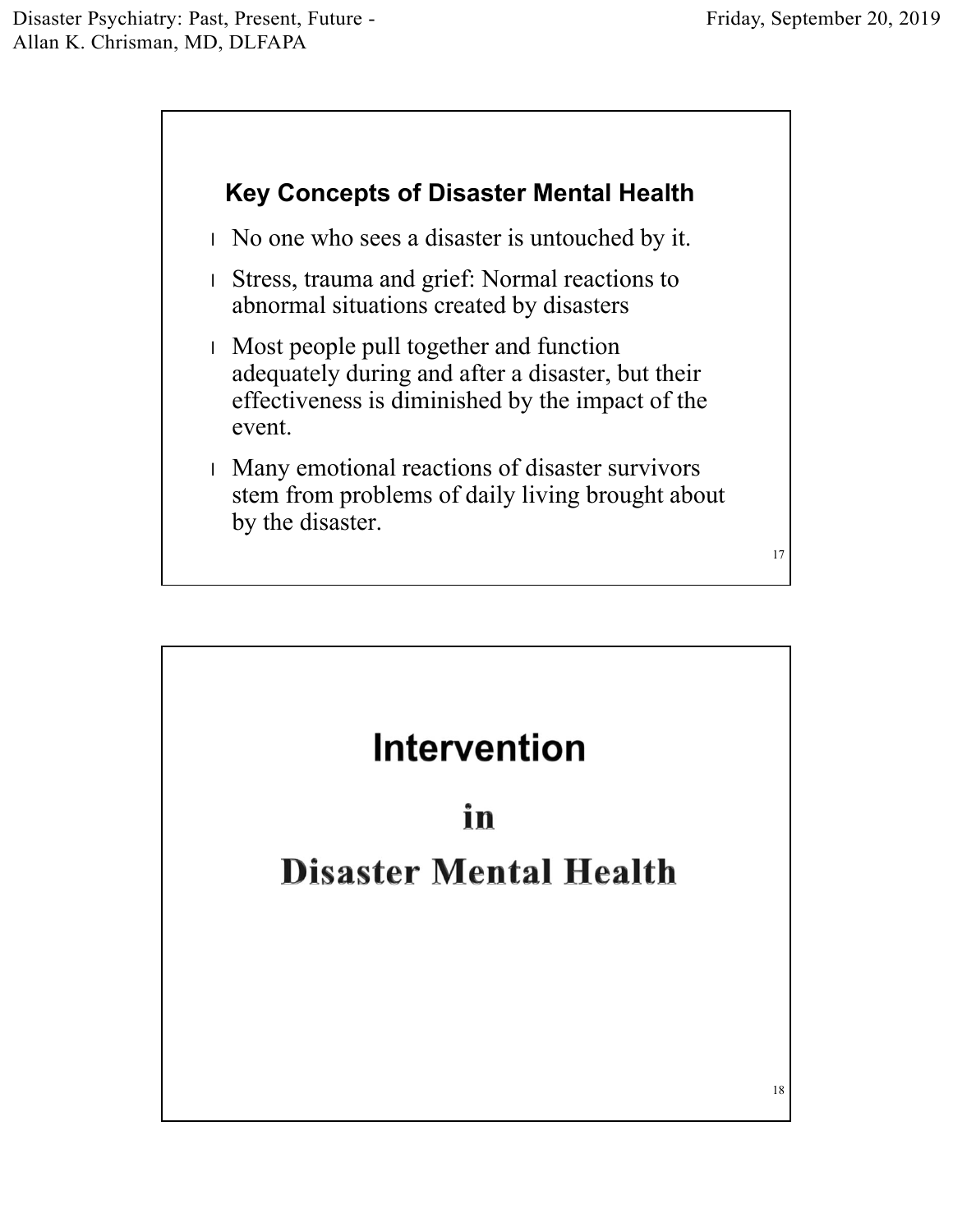

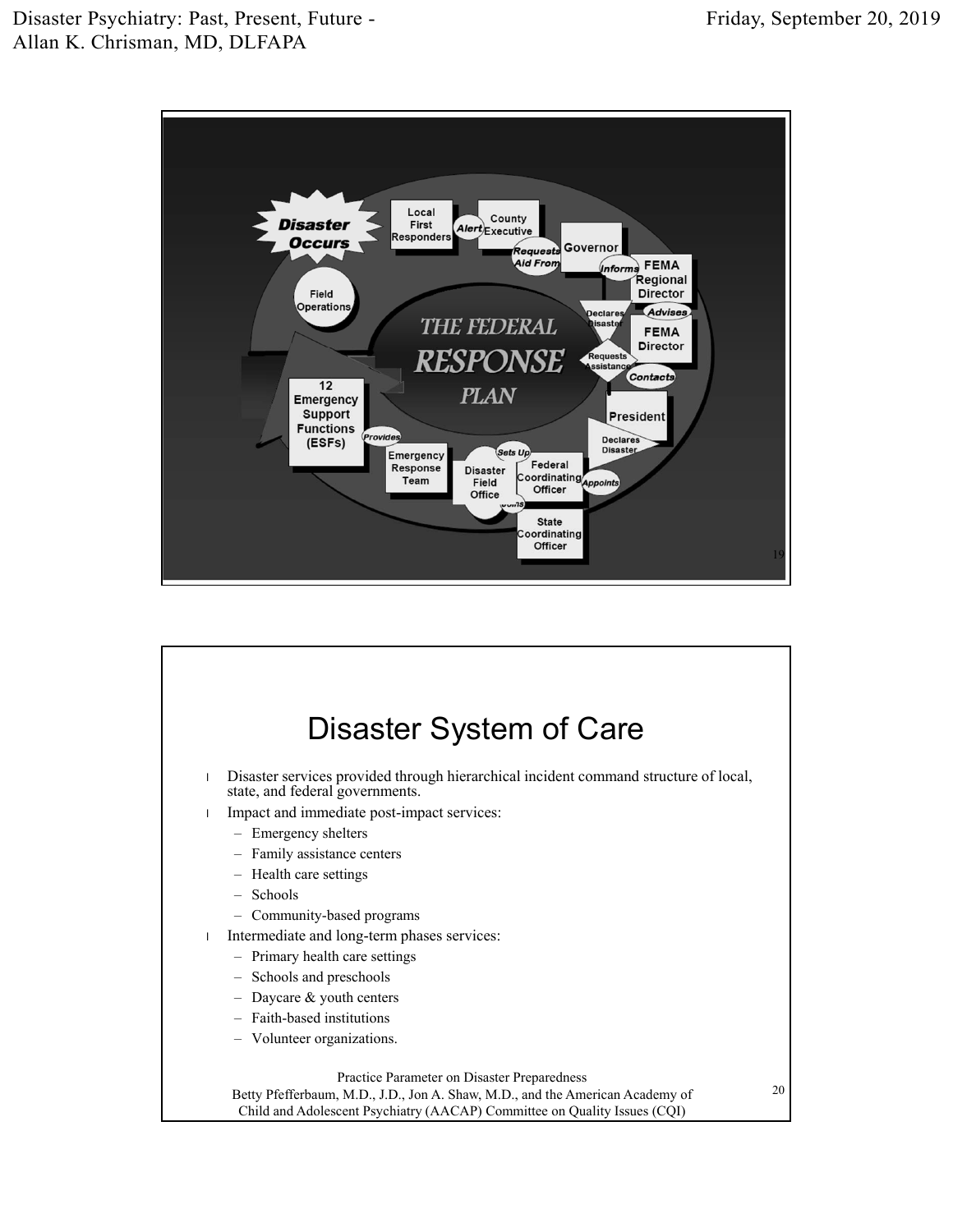

- l Expect normal recovery (*most people recover fully)*
- l Assume survivors are competent

*(communicate confidence & respect)*

l Collaborative relationship in intervention *(core practice in trauma care)*



22

21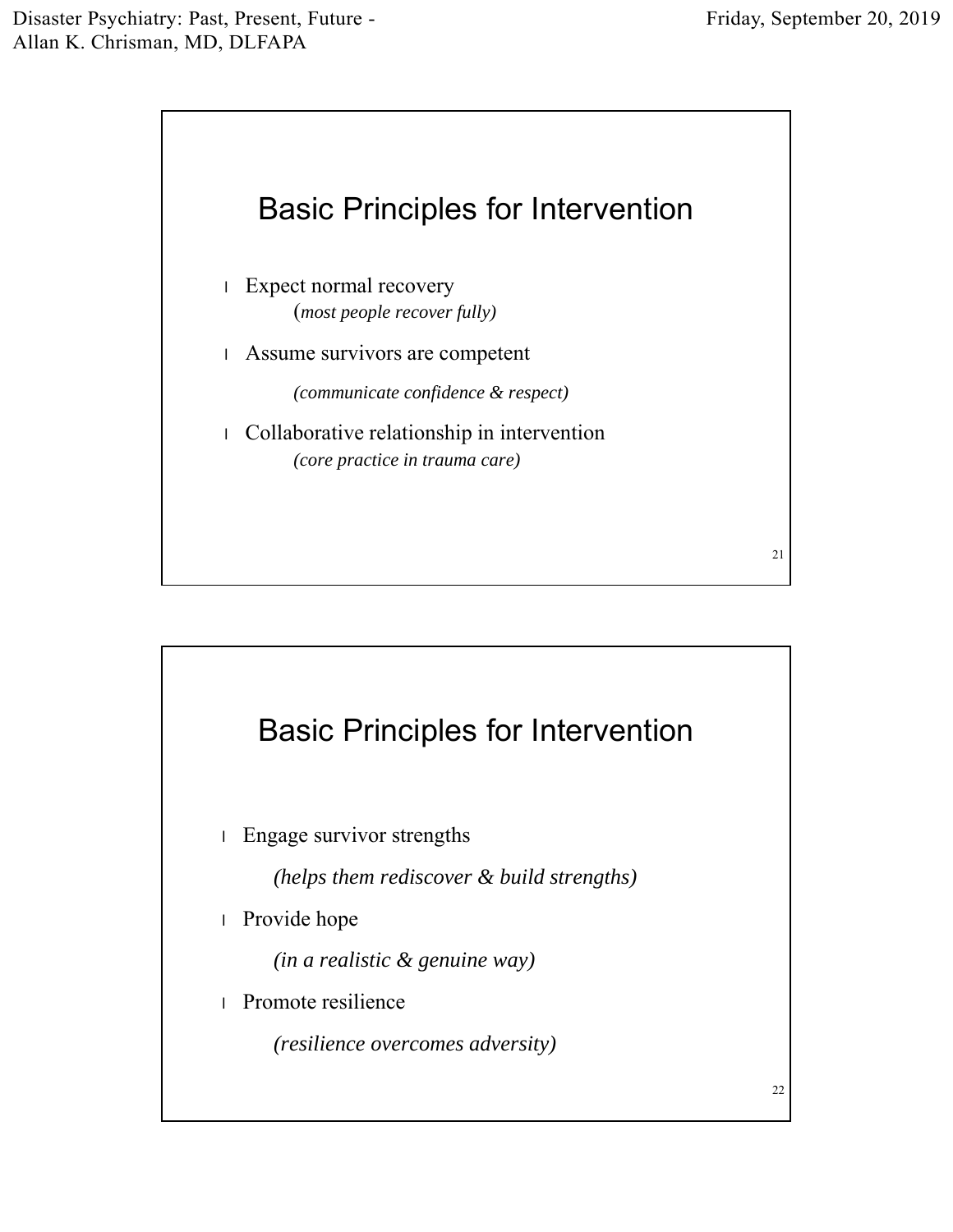

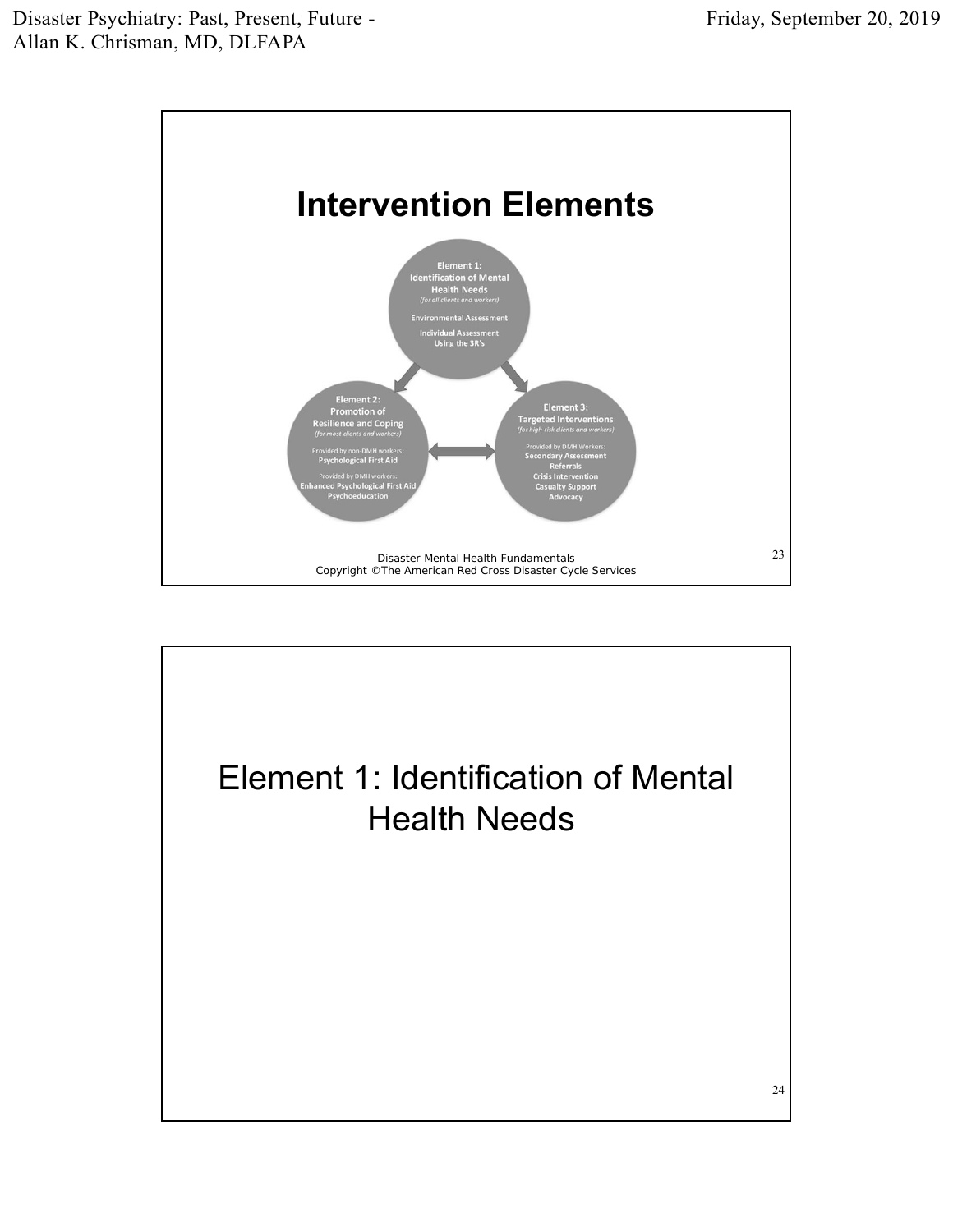

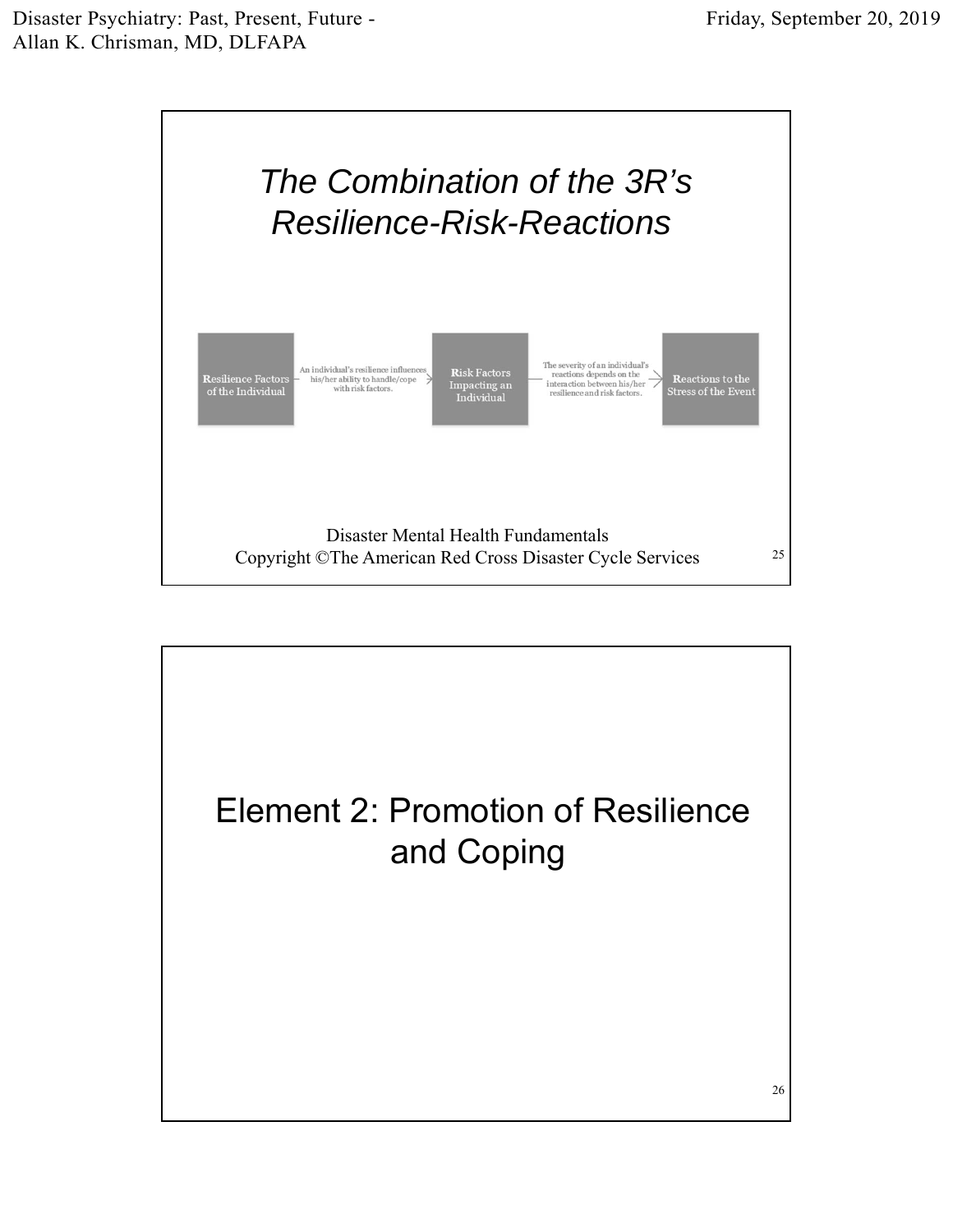

| <b>PFA</b>                                                                                | <b>PFA Mobile</b><br>US Department of Veterans<br>Affairs (VA)<br><b>OPEN</b><br>$\cdots$                                                                                                                                                                     |
|-------------------------------------------------------------------------------------------|---------------------------------------------------------------------------------------------------------------------------------------------------------------------------------------------------------------------------------------------------------------|
| $5.0$ * * * * *<br>5 Ratings                                                              | $4+$<br>Age                                                                                                                                                                                                                                                   |
| <b>What's New</b>                                                                         | Version History                                                                                                                                                                                                                                               |
| Version 1.4                                                                               | 2w ago                                                                                                                                                                                                                                                        |
| bug fixes and performance enhancements                                                    |                                                                                                                                                                                                                                                               |
| <b>Preview</b><br>•• o Verizon କ<br>2:53 PM<br>Home<br>About<br><b>Learn About</b><br>PFA | •• o Verizon କ<br>2:55P1<br><b>© 55%</b><br>Help<br>Home<br>Core<br>The following are the 8 c<br>PFA. Be flexible, and ba:<br>time you spend on each<br>the survivors' specific ne<br>Core<br>concerns. Goals and key<br><b>Actions</b><br>provided for each. |
| <b>Survivor Stress</b><br><b>Reactions</b>                                                | Survivor<br><b>Needs Form</b><br><b>Contact and</b><br>Engagement<br>$\alpha$                                                                                                                                                                                 |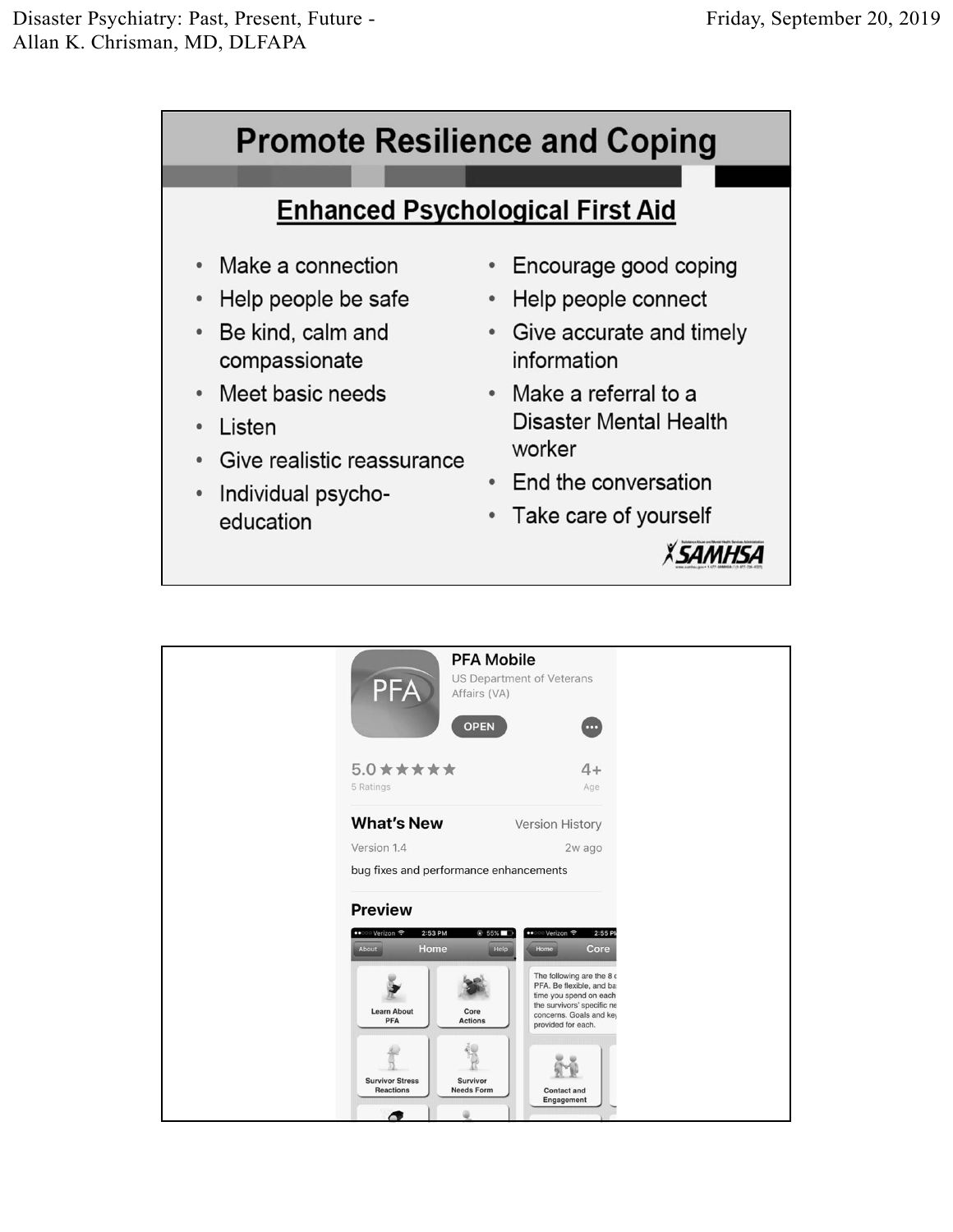



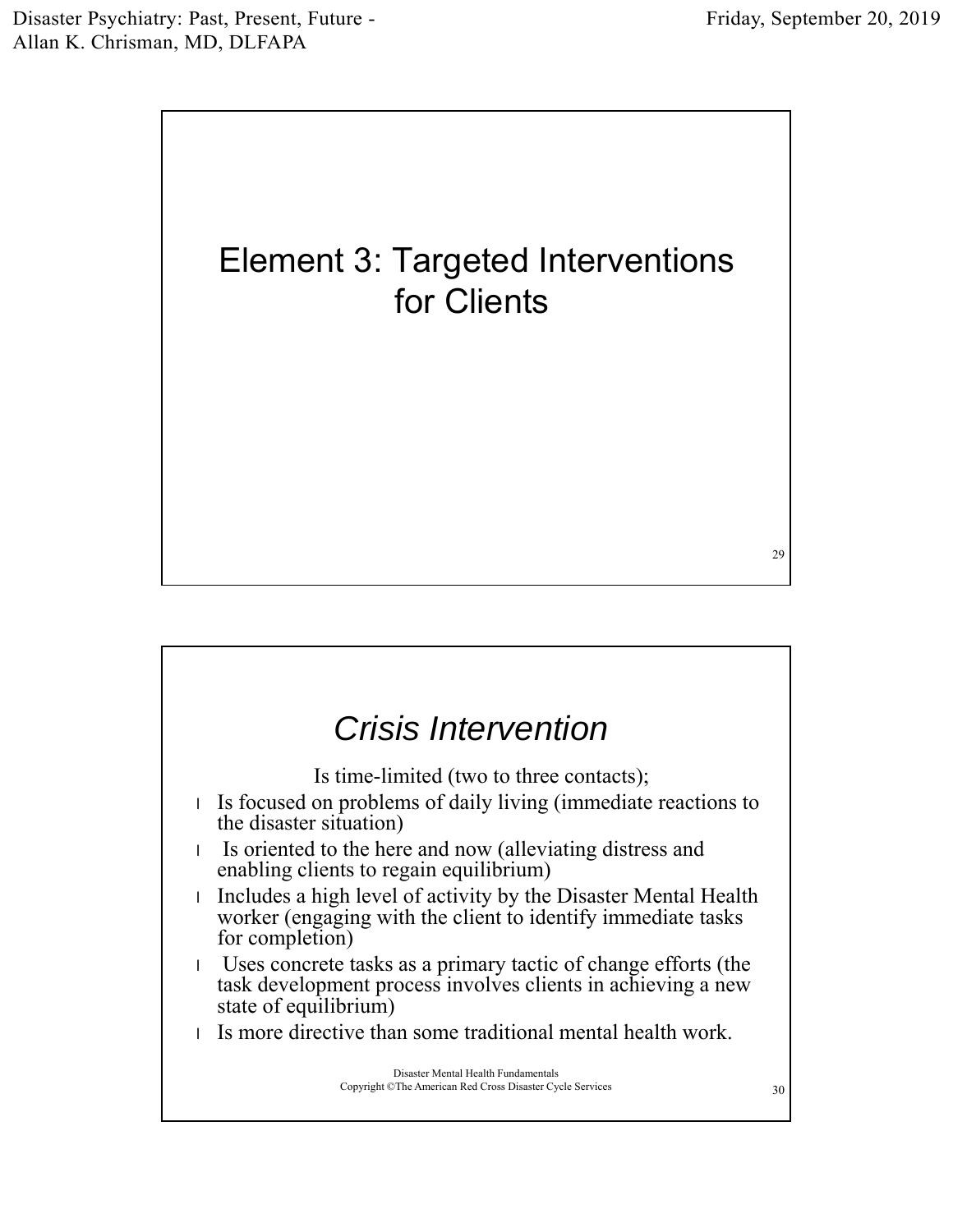## *Secondary Assessment and Referrals*

Referrals may be made to external agencies or providers when the individual may require:

- l A formal mental health evaluation
- l Ongoing counseling or psychotherapy
- l Medication (for replacement of client's existing medications lost or damaged during the disaster, contact Disaster Health Services)
- l More than the brief support provided by Disaster Mental Health
- l Immediate hospitalization
- l Community support group services (for example: grief or bereavement support, attention to problems experienced by children).  $\frac{31}{2}$

Disaster Mental Health Fundamentals Copyright ©The American Red Cross Disaster Cycle Services

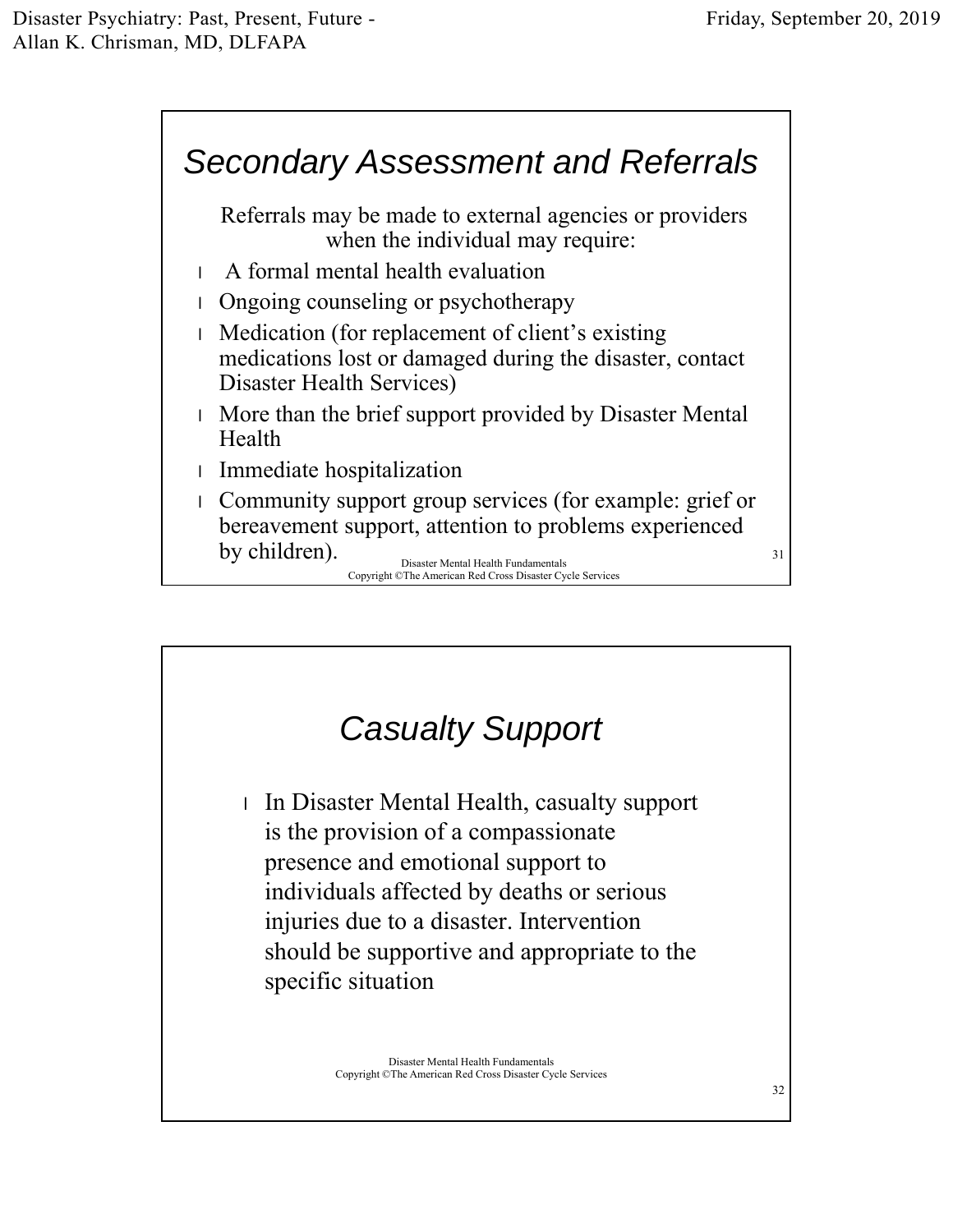

## Target Groups for Intervention

- l First Responders
- l Survivors of Disaster
- l Mental Health Volunteer (Self)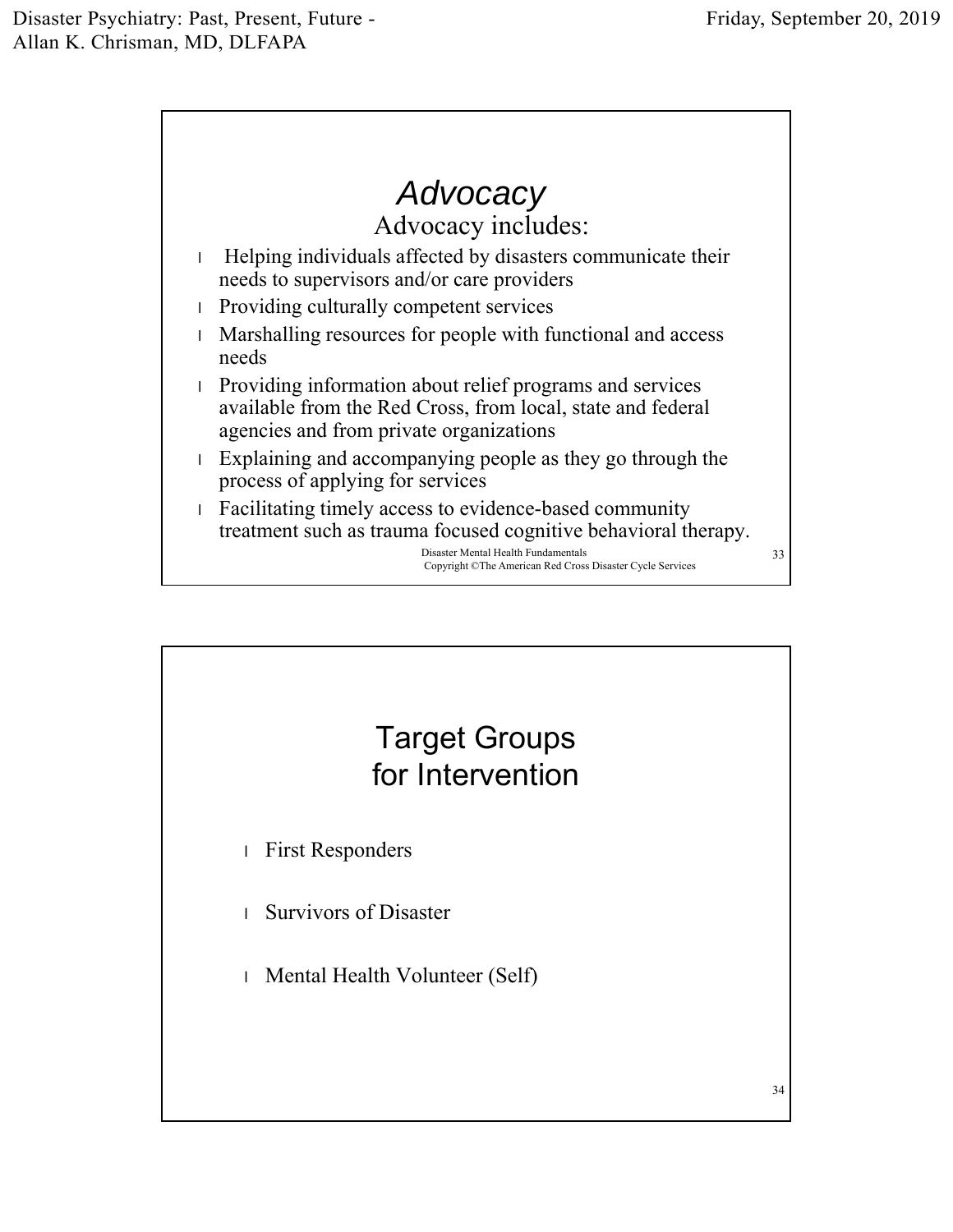35



Experience Trauma in 3 Ways

- Primary Stress *(direct experience)*
- Secondary Stress *(witness others' trauma)*
- Vicarious Traumatization

*(hearing about others' trauma)*

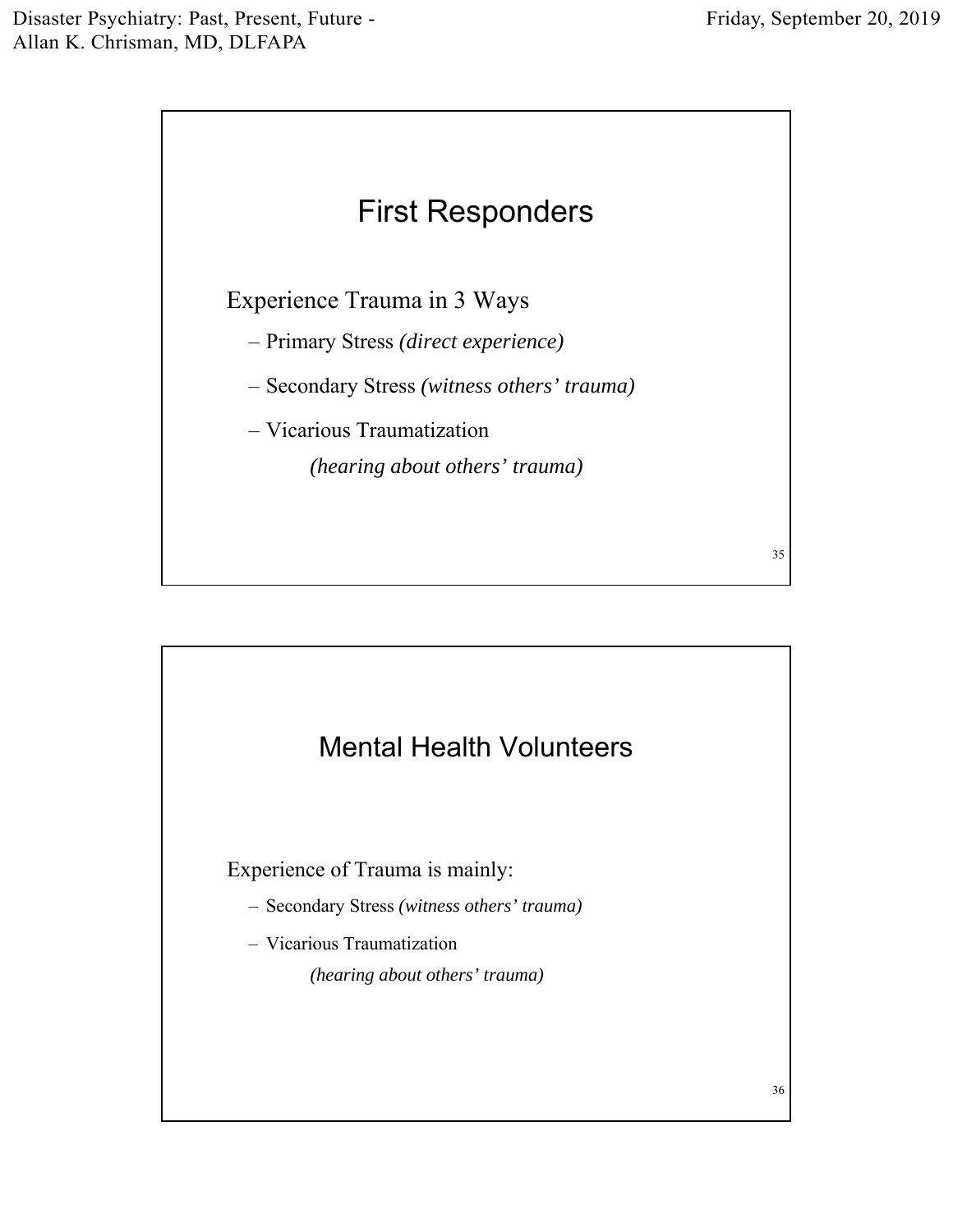

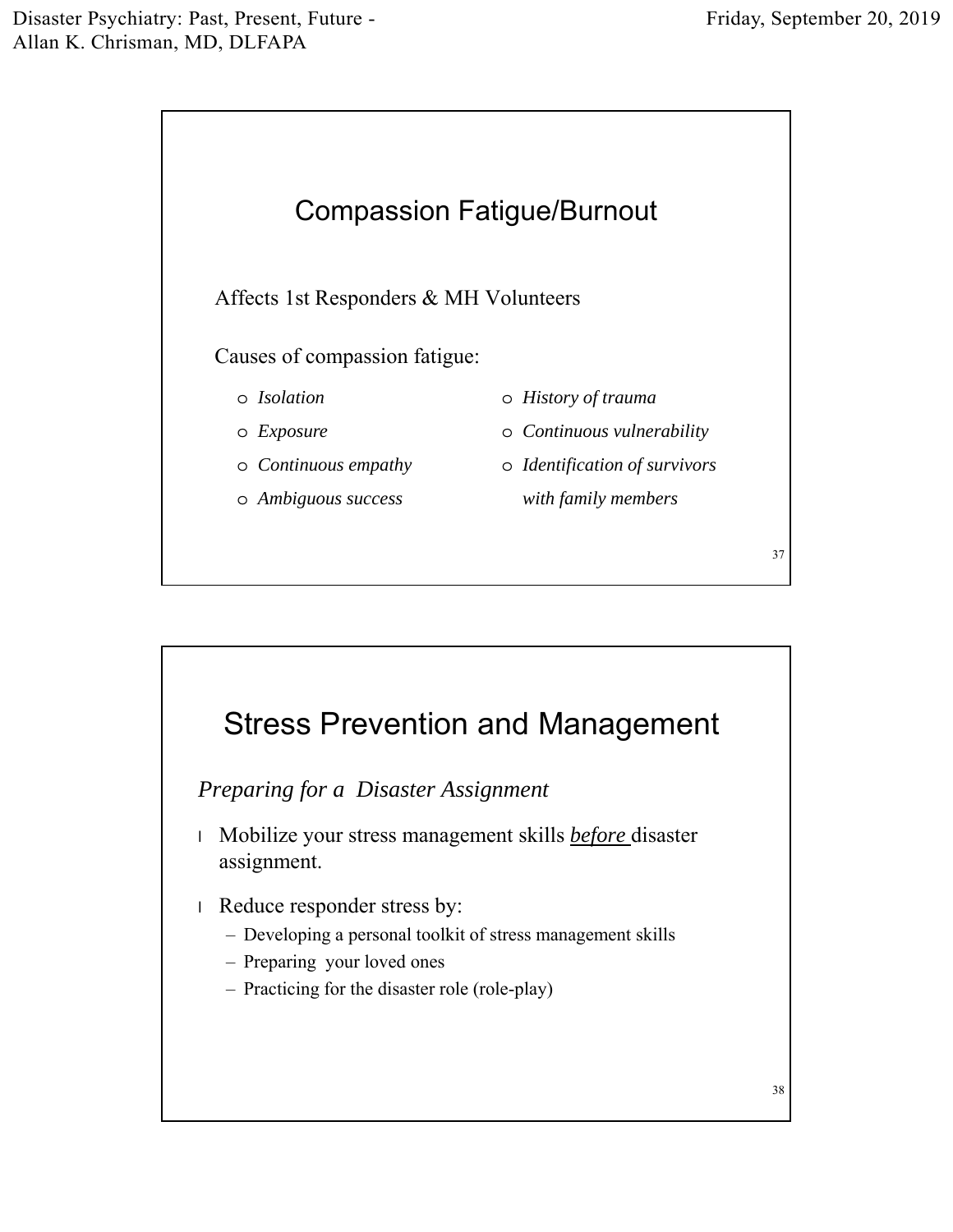

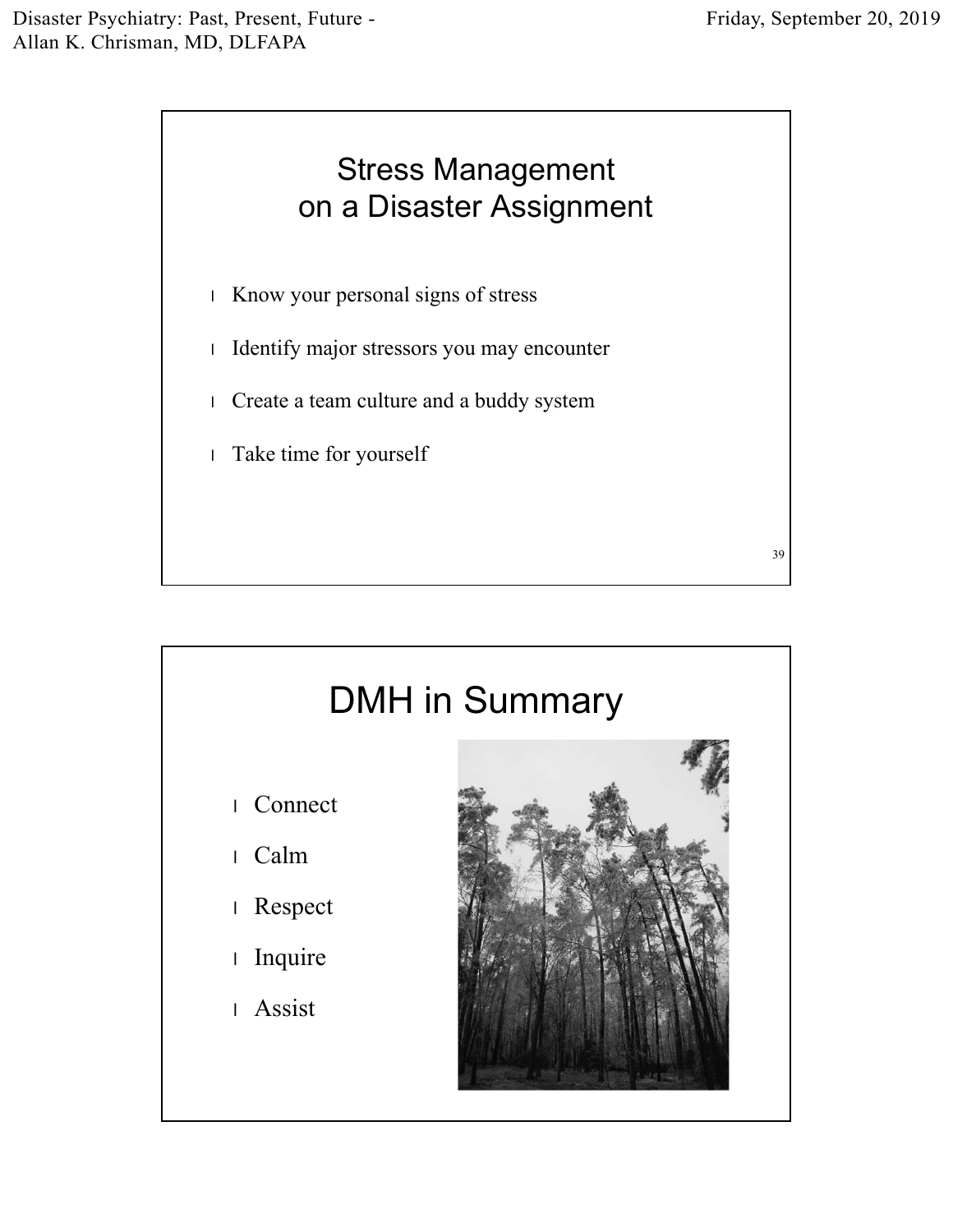

| <b>Phases of Disaster</b> | <b>Roles</b>                                                                                                                                                                                                                                                                   |
|---------------------------|--------------------------------------------------------------------------------------------------------------------------------------------------------------------------------------------------------------------------------------------------------------------------------|
| Pre-Disaster              | Training in post disaster menu! health issues<br>Developing competence in the use of culturally aware telepsychiatry<br>Learning to manage safety issues<br>Developing supportive infrastructure<br>Creating licensing and regulatory guidelines                               |
| Acute                     | Consultation with medical providers<br>Consultation with other mental health professionals<br>Consultation with disaster human services providers or organizations<br>Training<br>Monitoring of wellness in disaster responders<br>Direct triage, evaluation, and intervention |
| Post Acute                | Ongoing consultation with medical providers, including<br>primary care physicians and emergency physicians<br>Ongoing training and education of stakeholders<br>Ongoing triage, evaluation and intervention                                                                    |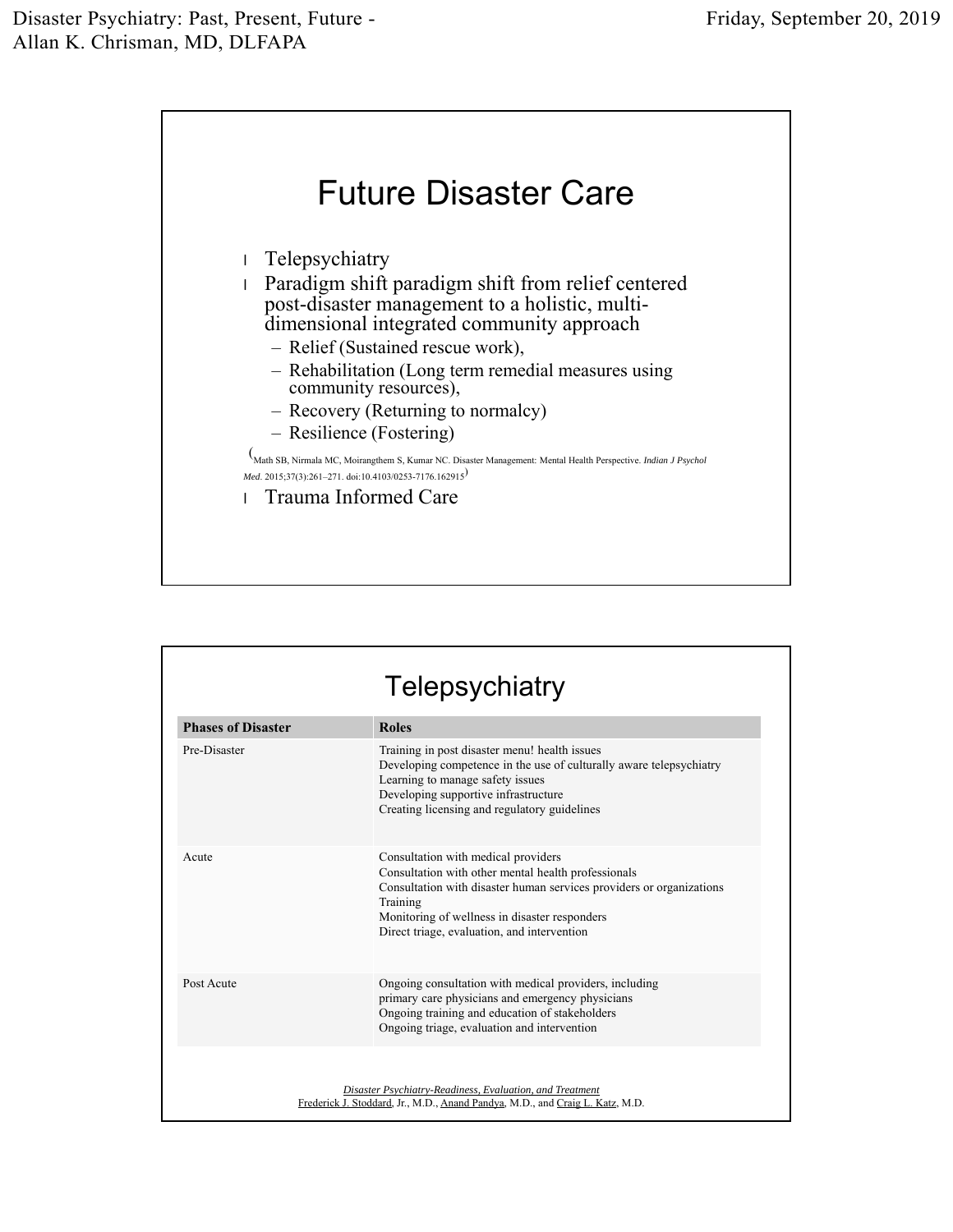

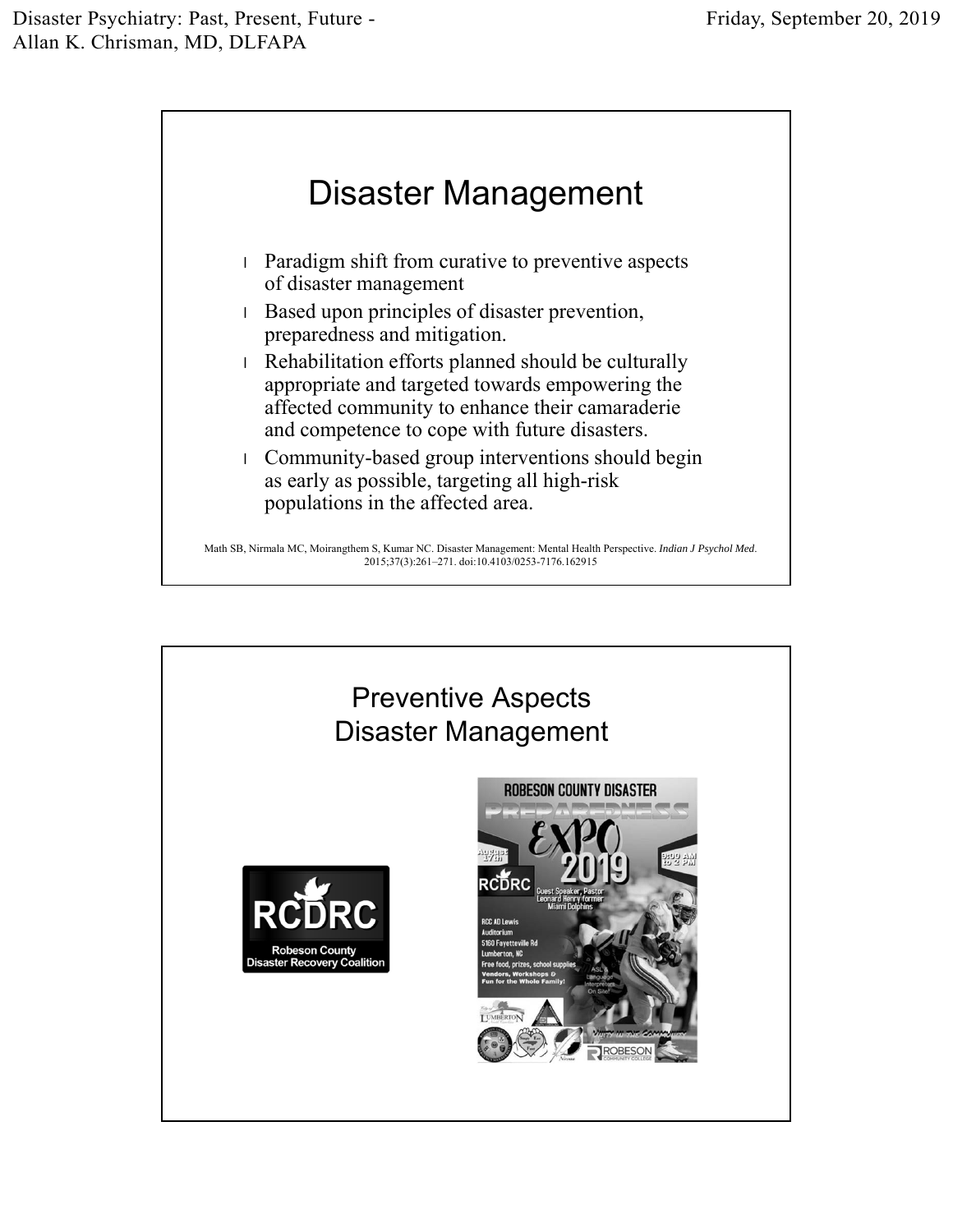